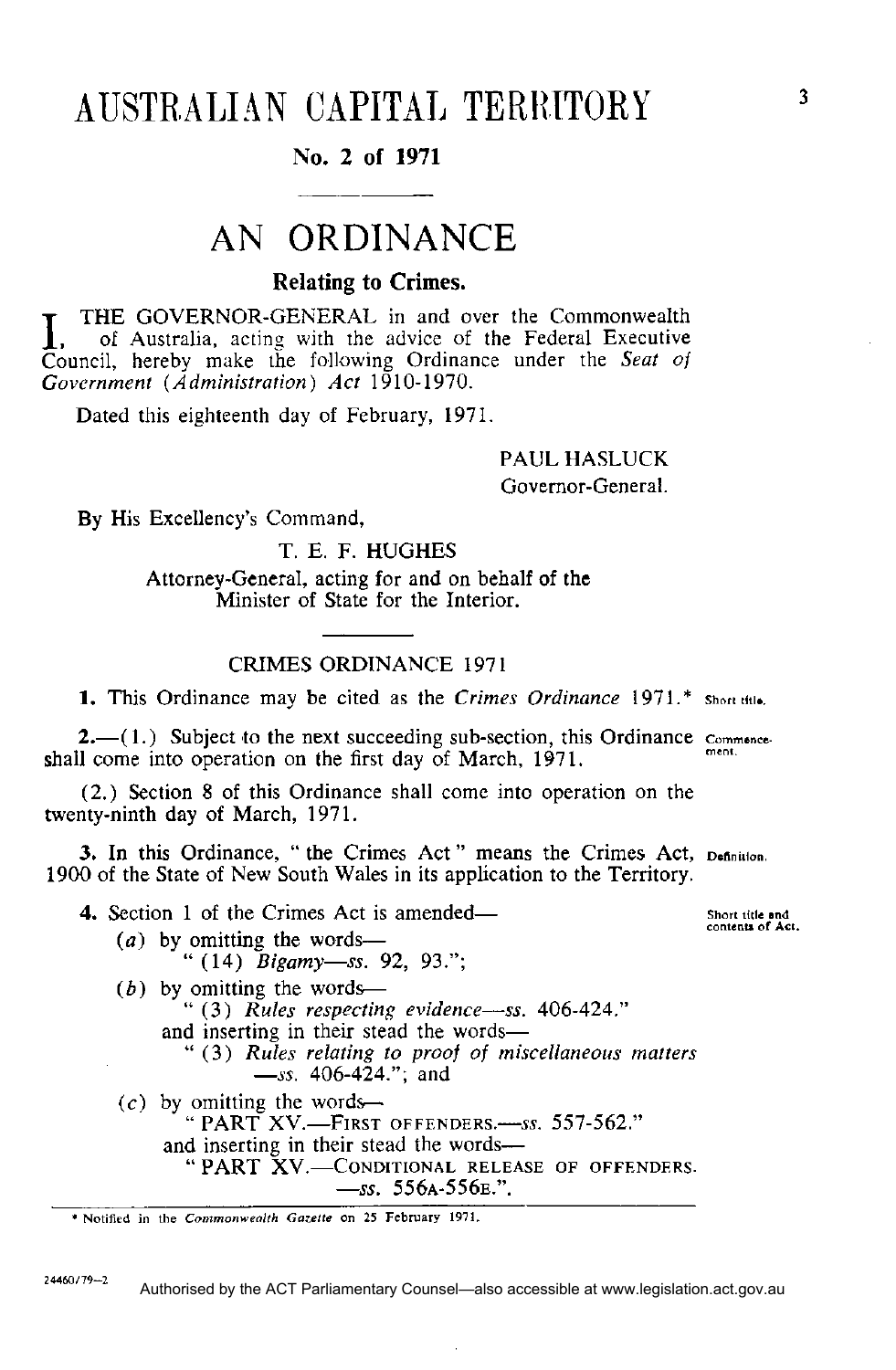Interpretation.

**5 .** Section 4 of the Crimes Act is amended—

- *(a)* by inserting after the definition of " justice " the following definition:—
	- " ' law of the Territory' includes a continued State law but does not include an Act of the Parliament of the Commonwealth or Regulations under such an Act " ; and
- (6) by inserting after the definition of " telegraph " the following definition:—

"'the Crimes Act' means the Crimes Act, 1900, of the State of New South Wales in its application to the Australian Capital Territory;".

Power to nermit conditional release of offender.

**6 .** Section 556**A** of the Crimes Act is repealed.

7. Part XV. of the Crimes Act is repealed and the following Part inserted in its stead:—

#### "PART XV.

**CONDITIONAL RELEASE OF OFFENDERS.** 

Conditional release of<br>offenders without proceeding to conviction.

- " 556**A.—**(1.) Where  $(a)$  a person is charged before the Court of Petty Sessions with
	- an offence against a law of the Territory; and
	- *(b)* the Court is satisfied that the charge is proved but is of opinion, having regard to—
		- (i) the character, antecedents, age, health or mental condition of the person;
		- (ii) the extent, if any, to which the offence is of a trivial nature; or
		- (iii) the extent, if any, to which the offence was committed under extenuating circumstances,

that it is inexpedient to inflict any punishment, or to inflict any punishment other than a nominal punishment, or that it is expedient to release the person on probation,

the Court may dismiss the charge or, without proceeding to conviction, by order, direct that the person be discharged upon his giving security, with or without sureties, by recognizance or otherwise, to the satisfaction of the Court, that—

- $(c)$  he will be of good behaviour for such period, not exceeding three years, as the Court specifies in the order; and
- *(d)* he will, during the period so specified, comply with such conditions (if any) as the Court thinks fit to specify in the order, which conditions may include—
	- (i) the condition that the offender will, during the period so specified, be subject to the supervision on probation under a person, for the time being, appointed in accordance with the order; and

Authorised by the ACT Parliamentary Counsel—also accessible at www.legislation.act.gov.au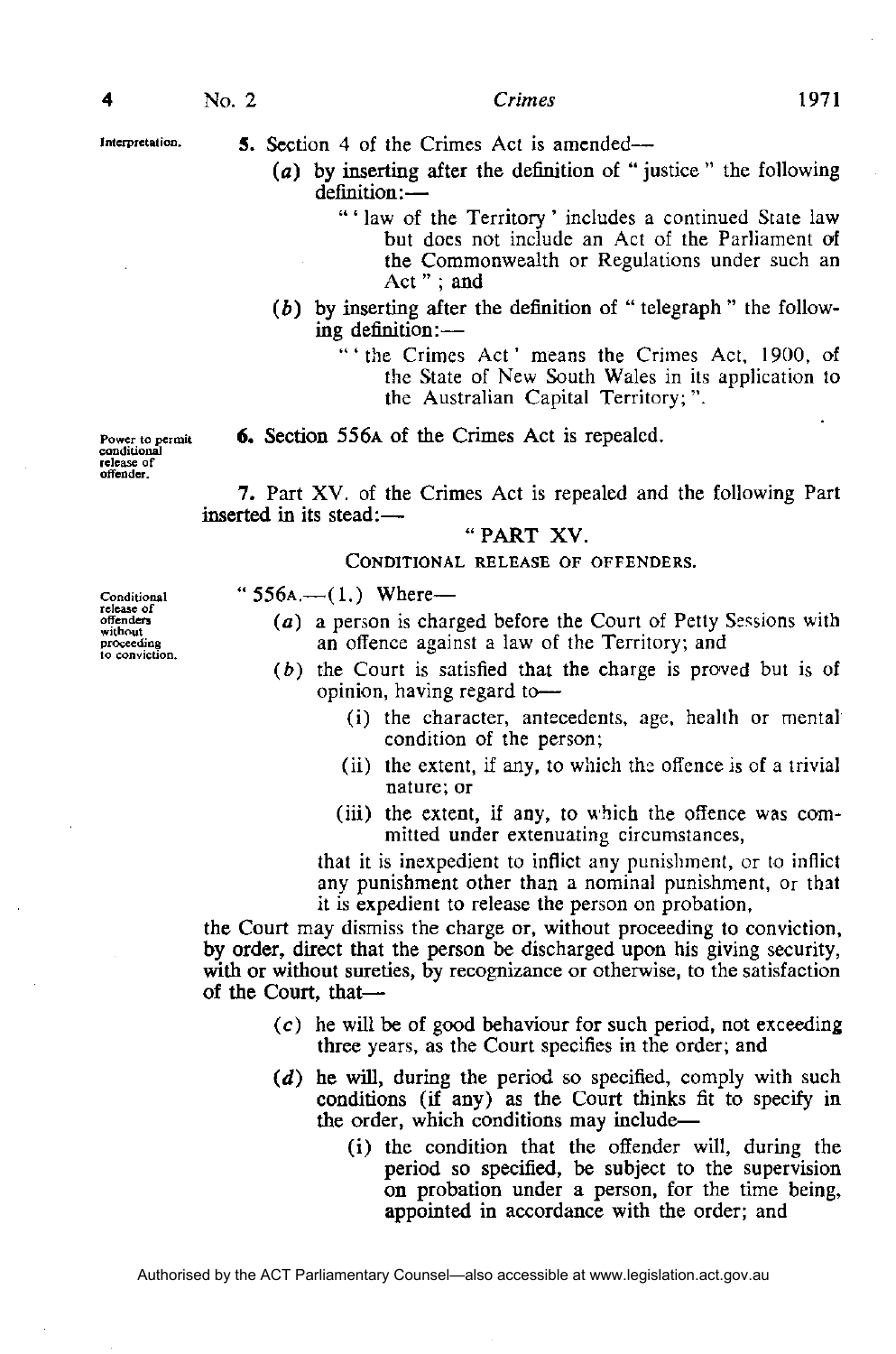(ii) the condition that the offender will obey all reasonable directions of a person so appointed;

" (2.) Where a person has been discharged in pursuance of an order made under the last preceding sub-section upon the condition that he will be of good behaviour for a period specified in the order (in this section referred to as ' the period of good behaviour') and information is laid before a magistrate, whether before or after the expiration of the period of good behaviour, alleging that the person has, during the period of good behaviour—

- (a) failed to be of good behaviour; or
- *(b)* failed to comply with a condition specified in the order in accordance with paragraph *(d)* of the last preceding subsection,

the magistrate may issue a summons directing the person to appear before the Court of Petty Sessions at a time specified in the summons and show cause why he should not be dealt with by that Court under this section or, if the information is laid on oath, may issue a warrant for the arrest of the person and for his being brought before the Court of Petty Sessions to be dealt with under this section.

" (3.) Where a person who has been discharged by an order made under sub-section (1.) of this section appears before the Court of Petty Sessions on summons or warrant issued under the last preceding subsection, the Court may, if it is satisfied that the person has, during the period of good behaviour—

- *(a)* failed to be of good behaviour; or
- *(b)* failed to comply with a condition specified in that order in accordance with paragraph *(d)* of sub-section (1.) of this section,

impose on the person any penalty which the Court would, if the person had then and there been convicted of the offence with which he was originally charged, be empowered to impose or make any order (including an order under sub-section (1.) of this section or an order under sub-section (1.) of the next succeeding section) which the Court would, if he had then and there been convicted of the offence of which he was originally charged, be empowered to make.

" (4.) Where a recognizance that was entered into in accordance with an order made under sub-section (1.) of this section is varied under section five hundred and fifty-six **D** of the Crimes Act, a corresponding variation shall be deemed to have been made in the terms of that order, and the last two preceding sub-sections apply to and in relation to that order—

- *(a)* in a case where the period specified in the order in accordance with paragraph *(c)* of sub-section (1.) of this section is to be deemed to have been varied—as if references in the last two preceding sub-sections to that period were read as references to that period as it is to be deemed to have been varied; and
- *(b)* in a case where the conditions specified in the order in accordance with paragraph *(d)* of sub-section (1.) of this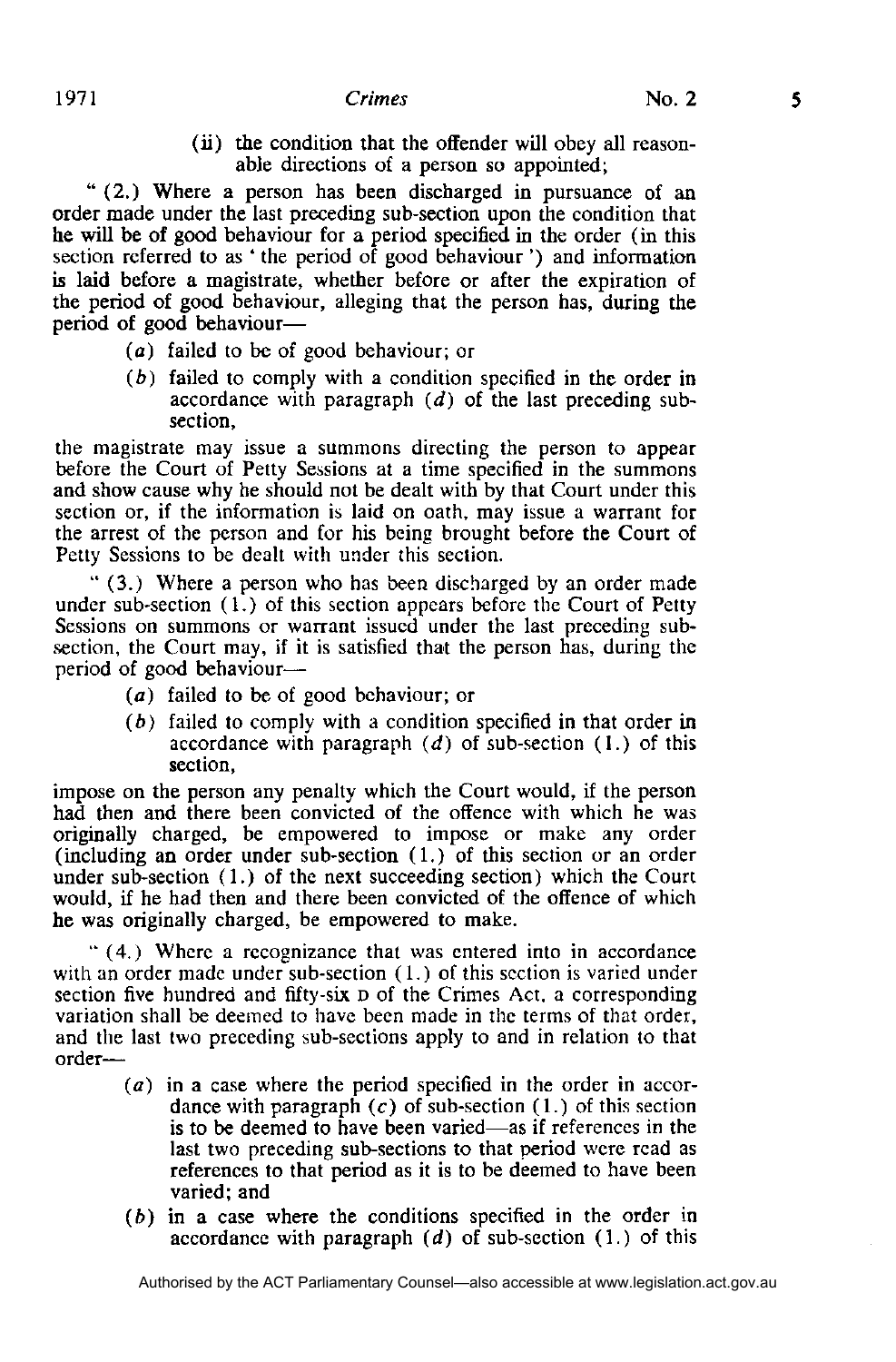section are to be deemed to have been varied (whether by the alteration of such a condition or the addition of a further condition)—as if references in the last two preceding sub-sections to a condition so specified were read as references to a condition included in those conditions as they are to be deemed to have been varied.

" (5.) Where a person is dealt with by the Court of Petty Sessions under sub-section  $(3)$  of this section, the Court may, in addition to the imposition of a penalty on the person or to the making of an order against him, order that any recognizance given by him or by a surety for him shall be estreated and that any other security given by or in respect of him shall be enforced.

" 556**B.—**(1.) Subject to this section, where a person is convicted of an offence against the law of the Territory, the Court by which he is convicted may, if it thinks fit, by order—

- (a) release the person without passing sentence upon him upon his giving security, with or without sureties, by recognizance or otherwise, to the satisfaction of the Court that—
	- (i) he will be of good behaviour for such period as the Court specifies in the order;
	- (ii) he will, during the period so specified, comply with such conditions (if any) as the Court thinks fit to specify in the order, which conditions may include—
		- **( A )** the condition that the offender will, during the period so specified, be subject to the supervision on probation under a person, for the time being appointed in accordance with the order; and
		- **( B )** the condition that the offender will obey all reasonable directions of a person so appointed; and
	- (iii) he will pay to the Commonwealth such penalty if any (being a penalty not exceeding the prescribed penalty) as the Court specifies in the order on or before a date specified in the order or by specified instalments as provided in the order; or
- *(b)* sentence the person to a term of imprisonment but direct that the person be released, upon his giving a like security to that referred to in the last preceding paragraph, either forthwith or after he has served a specified part of the sentence imposed upon him.

" (2.) Where a person is convicted of an offence in respect of which a fine might be imposed on the person instead of imprisonment, the last preceding sub-section does not authorize the court by which he is convicted, when directing that the person be released as provided in paragraph *(a)* of that sub-section, to require the person to give security for the payment of a penalty exceeding the maximum amount of the fine that might be so imposed.

Conditional release of<br>offenders.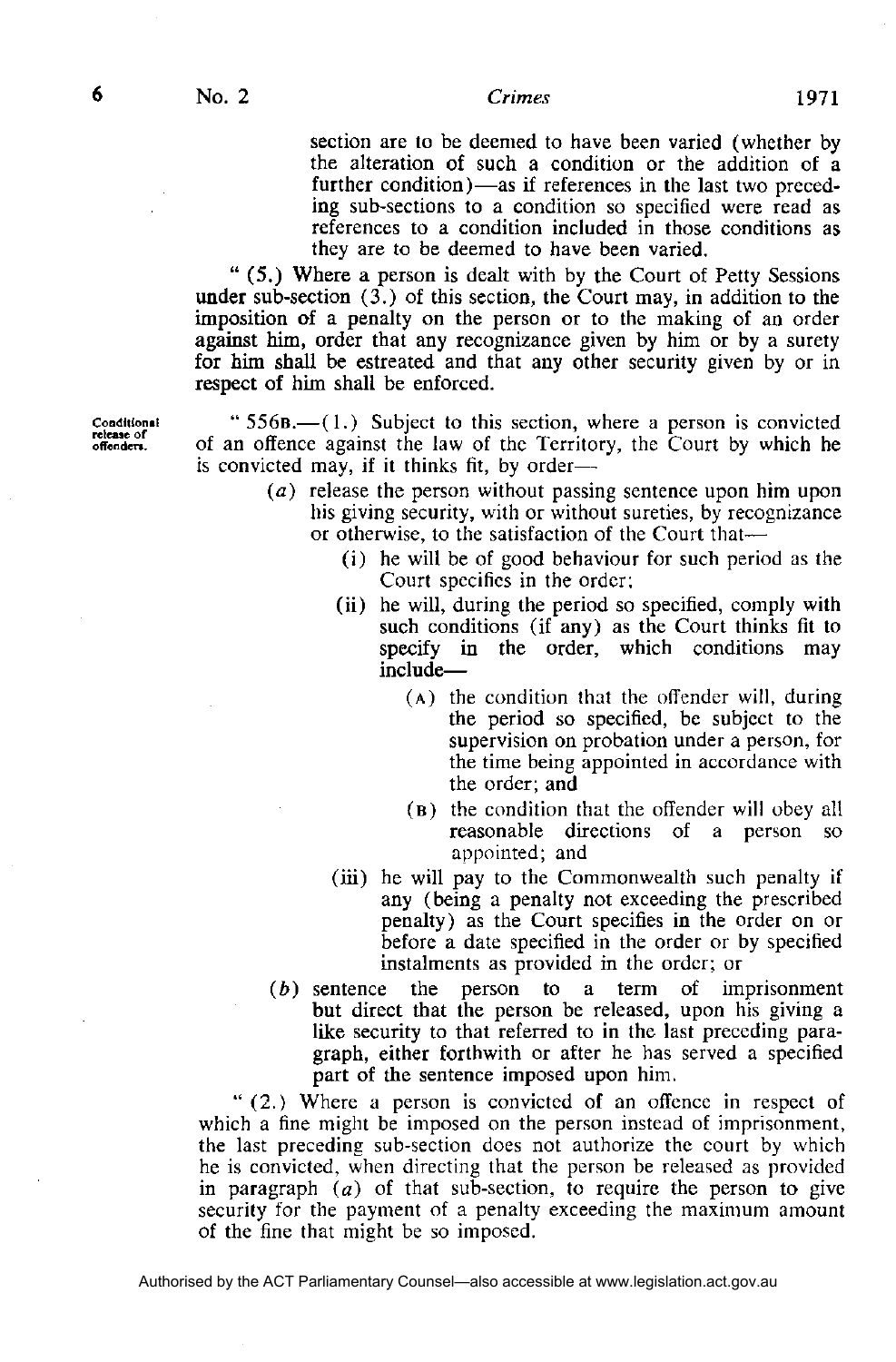$(3)$ . Sub-section  $(1)$  of this section does not authorize the Court of Petty Sessions, when directing that a person be released as provided in paragraph *(a)* of that sub-section, to require the person to give security for the payment of a penalty where the offence of which the person has been convicted is an offence in respect of which the Court is empowered to sentence the person to imprisonment but the maximum term of imprisonment to which the court may sentence the person is less than six months.

" (4.) Sub-section (1.) of this section does not authorize a court, when directing that the person be released as provided in paragraph  $(b)$ of that sub-section, to require the person to give security for the payment of a penalty.

" (5.) Where a court releases a person under paragraph *(a)* of sub-section (1.) of this section upon his giving security for the payment of a penalty, the provisions of section four of the *Fines and Penalties Act,* 1901, of the State of New South Wales, in its application in the Territory, do not apply to or in relation to the penalty so required to be paid.

" (6.) Where a court makes an order for the release of a person upon his giving security for the payment of a penalty, the Court shall specify in the order the person to whom and the place at which the penalty, or each instalment of the penalty, as the case may be, is to be paid.

" (7.) For the purpose of sub-paragraph (iii) of paragraph *(a)* of sub-section (1.) of this section, the prescribed penalty is, subject to subsection (2.) of this section—

- *(a)* if the court by which the order is made is the Supreme Court—Two thousand dollars; or
- *(b)* in any other case—Five hundred dollars.

"556c.—(1.) Where a person has been released in pursuance of an order made under the last preceding section upon the condition that he will be of good behaviour for a period specified in the order in or release. accordance with sub-paragraph (i) of paragraph *(a)* of sub-section (1.) of that section (in this section referred to as ' the period of good behaviour ') and information is laid before a magistrate, whether before or after the expiration of the period of good behaviour, alleging that—

- *(a)* the person has failed during the period of good behaviour to comply with a condition specified in the order in accordance with sub-paragraph (ii) of paragraph  $(a)$  of subsection (1.) of the last preceding section;
- *(b)* the person has failed to pay, as provided in the order, the penalty or an instalment of the penalty for the payment of which he has given security; or
- (c) the person has been convicted, whether within or outside the Territory, of an offence committed during the period of good behaviour,

the magistrate may issue a summons directing the person to appear before the court by which he was so released at a time specified in the summons and show cause why he should not be dealt with by that court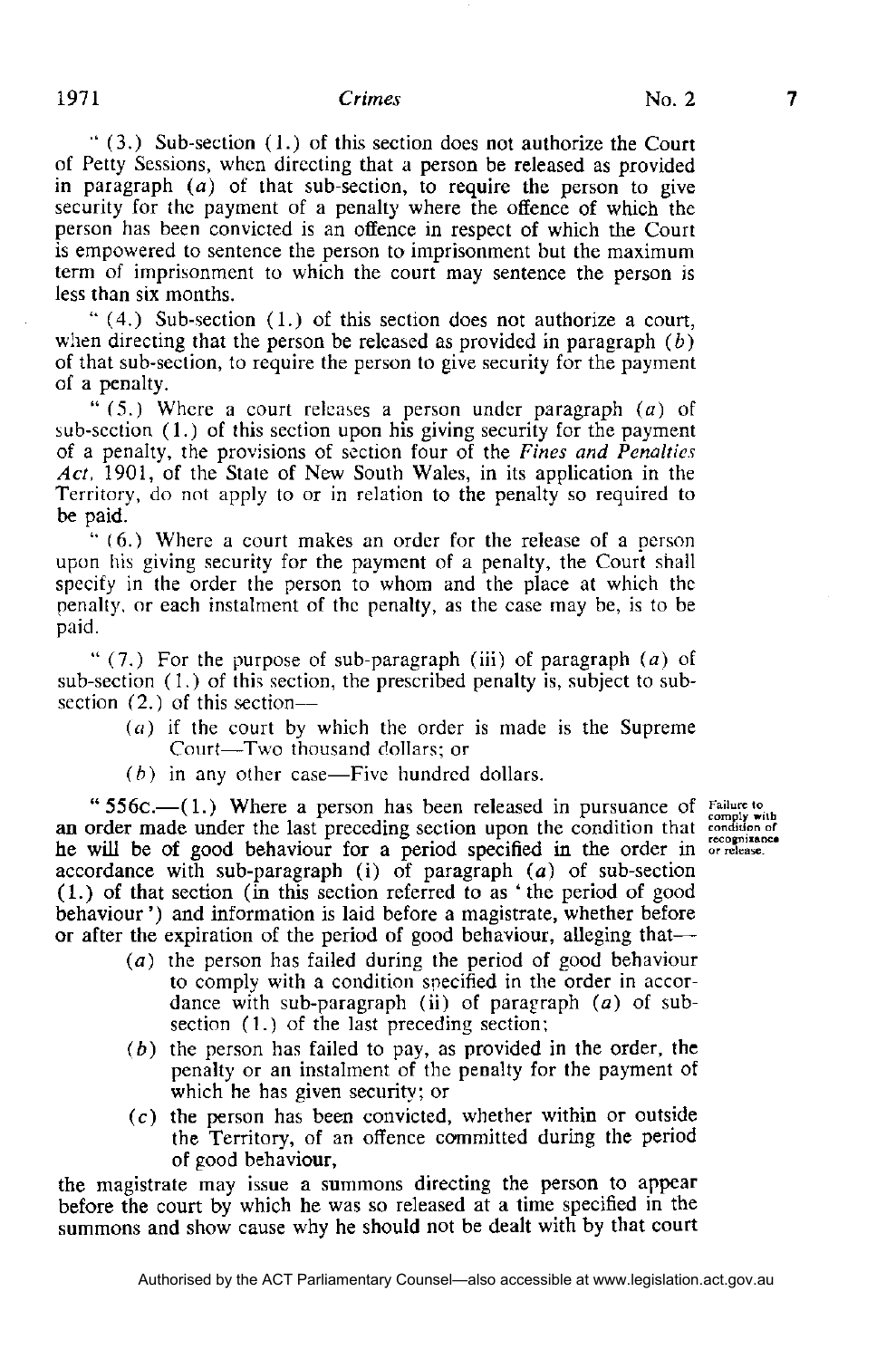#### **Crimes**

under this section or, if the information is laid on oath, may issue a warrant for the arrest of the person and for his being brought before the court by which he was so released to be dealt with under this section.

" (2.) Sections twenty-eight and twenty-nine of the *Court of Petty Sessions Ordinance* 1930-1968 apply to and in relation to a summons or information under the last preceding sub-section.

" (3.) Where a person is arrested by virtue of a warrant under subsection (1.) of this section that requires him to be brought before the Supreme Court and the Supreme Court is not sitting at the time of his arrest, the person shall be brought before a magistrate who may admit the person to bail on such recognizance as the magistrate thinks fit on condition that the person appears before the Supreme Court at such time and place as the magistrate specifies to be dealt with by the Supreme Court under this section or may direct that he be kept in such custody as the magistrate directs until he can be brought before the Supreme Court to be so dealt with.

" (4.) Where a person who has been released in pursuance of an order made under the last preceding section appears before the court on summons or warrant issued under sub-section (1.) of this section or as a result of having been committed to be dealt with by the court under the last preceding sub-section, the court, if it is satisfied that—

- (a) the person has failed during the period of good behaviour to comply with a condition specified in the order in accordance with sub-paragraph (ii) of paragraph  $(a)$  of subsection (1.) of the last preceding section;
- *(b)* the person has failed to pay, as provided in the order, the penalty or an instalment of the penalty for the payment of which he has given security; or
- $(c)$  the person has been convicted, whether within or outside the Territory, of an offence committed during the period of good behaviour,

may—

- *(d)* in a case where the person was released without sentence having been passed on him—impose on the person any penalty which the Court would, if the person had then and there been convicted of the offence with which he was originally charged, be empowered to impose or make any order (including an order under sub-section (1.) of the last preceding section) which the Court would, if he had then and there been convicted of the offence of which he was originally charged, be empowered to make; or
- (e) in a case where the person having been sentenced, was released forthwith or after he had served a specified part of the sentence imposed on him—commit the person to prison to undergo imprisonment for such term, being a term not exceeding the sentence or the balance of that sentence, as the case requires, or make any order (including an order under sub-section (1.) of the last preceding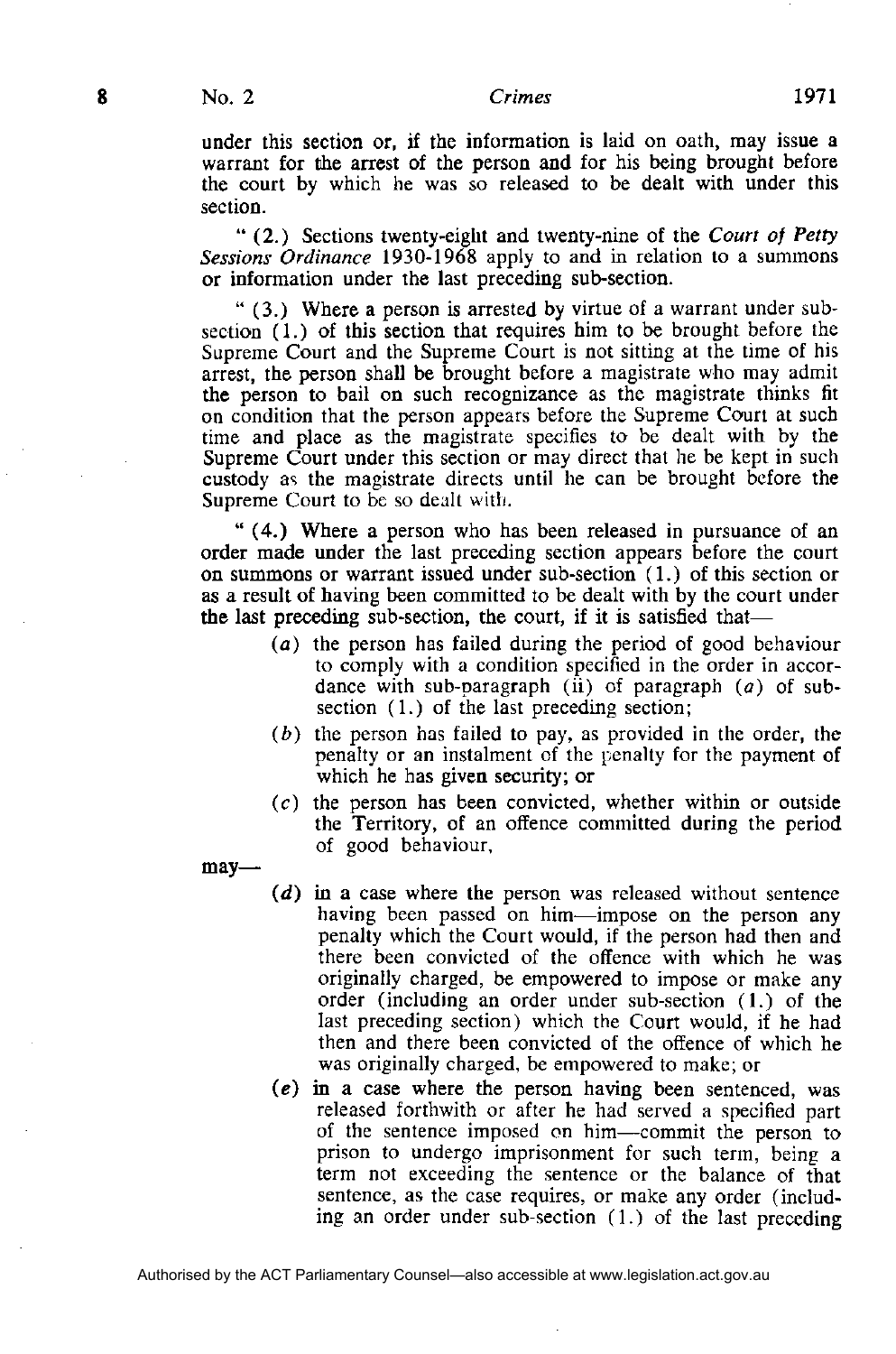section) which the Court would, if he had then and there been sentenced for the offence of which he was originally charged, be empowered to make.

" (5.) Where the court commits to prison a person who had served part of his sentence, the order for his release from prison shall, if the period of good behaviour has not elapsed, be deemed to have been revoked.

" (6.) Where a person who has been released under sub-section (1.) of the last preceding section is convicted by the Supreme Court of an offence committed during the period of good behaviour, the Supreme Court may, upon convicting the person and in addition to dealing with the person for the offence of which he is convicted, deal with the person in like manner as it or the Court of Petty Sessions, as the case may be, could deal with the person if he were before whichever of those courts is the appropriate court in pursuance of a summons or warrant issued under sub-section (1.) of this section.

" (7.) Where a person who has been released under sub-section (1.) of the last preceding section is convicted by the Court of Petty Sessions of an offence committed during the period of good behaviour, the Court of Petty Sessions may, upon convicting the person and in addition to dealing with the person for the offence of which he is convicted—

- *(a)* if the person had been so released by an order of the Supreme Court—commit him to be dealt with by the Supreme Court under this section and then deal with him in like manner as a magistrate may deal with a person brought before him under sub-section (3.) of this section; or
- *(b)* if the person had been so released by order of the Court of Petty Sessions—deal with the person in like manner as it could deal with the person if he were before the Court of Petty Sessions in pursuance of a summons or warrant issued under sub-section (1.) of this section.

" (8.) Where a person is dealt with by the court under this section, the court may, in addition to the imposition of a penalty or to so dealing with him, but subject to the next succeeding sub-section, order that any recognizance given by him or by a surety for him shall be estreated and that any other security given by or in respect of him shall be enforced.

" (9.) Where a person who has been released under sub-section (1.) of the last preceding section upon giving security for the payment of a penalty is dealt with by the Court under this section, the person and any surety—

- *(a)* ceases to be liable to pay any part of the penalty that remains unpaid; and
- *(b)* is not entitled to recover any part of the penalty that has already been paid.

" (10.) Where a recognizance that was entered into in accordance with an order made under sub-section (1.) of the last preceding section is varied under the next succeeding section, a corresponding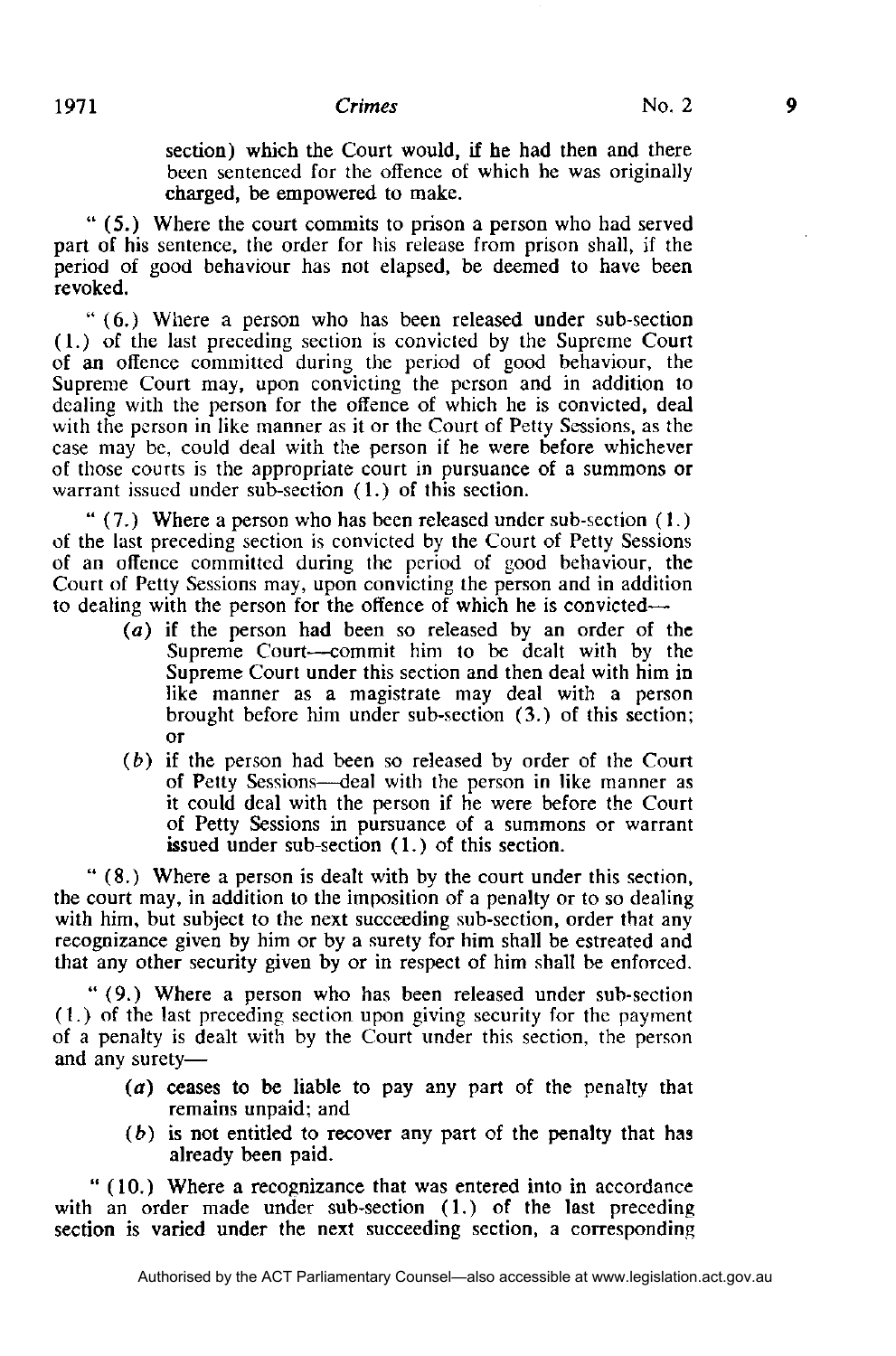10

#### **Crimes**

variation shall be deemed to have been made in the terms of that order, and the preceding sub-sections of this section apply to and in relation to that order—

- (a) in a case where the period specified in the order in accordance with sub-paragraph (i) of paragraph  $(a)$  of subsection (1.) of the last preceding section is to be deemed to have been varied—as if references in those sub-sections to that period were read as references to that period as it is to be deemed to have been varied;
- *(b)* in a case where the conditions specified in the order in accordance with sub-paragraph  $(ii)$  of paragraph  $(a)$  of sub-section (1.) of the last preceding section are to be deemed to have been varied (whether by the alteration of such a condition or the addition of a further condition) as if references in the preceding sub-sections of this section to a condition so specified were read as references to a condition included in those conditions as they are to be deemed to have been varied; and
- (c) in a case where the provisions of the order with respect to the amount of the penalty, or the manner in which the penalty or the instalments of the penalty are to be paid have been varied or the amount of each instalment of the penalty has been varied—as if references in the preceding sub-sections of this section to failure to pay, as provided in the order, the penalty or an instalment of the penalty were read as references to failure to pay, as provided in the order as it is to be deemed to have been varied, the penalty or an instalment of the penalty.

" 556**D.—**(1.) Where a person has given a recognizance under section five hundred and fifty-six **A** or five hundred and fifty-six **B** of the Crimes Act, the court before which the person is bound by his recognizance may—

- ( $a$ ) upon application by an authorized person, the person who has given the recognizance or his surety; and
- *(b)* upon being satisfied that the conduct of the person bound by the recognizance has been such as to make it unnecessary that he should remain bound by the recognizance,

discharge the recognizance and any surety given in respect of the recognizance.

" (2.) Where a person has given a recognizance under section five hundred and fifty-six **A** or five hundred and fifty-six **B** of the Crimes Act, an authorized person, the person who has given the recognizance or his surety may apply to the Court before which the person is bound by the recognizance for a variation of the terms of the recognizance including a reduction of the amount of penalty that is to be paid by the person who has given the recognizance or a variation of the manner in which the penalty or the instalments of penalty are to be paid by that person.

Power to discharge or vary<br>conditions of recognizance.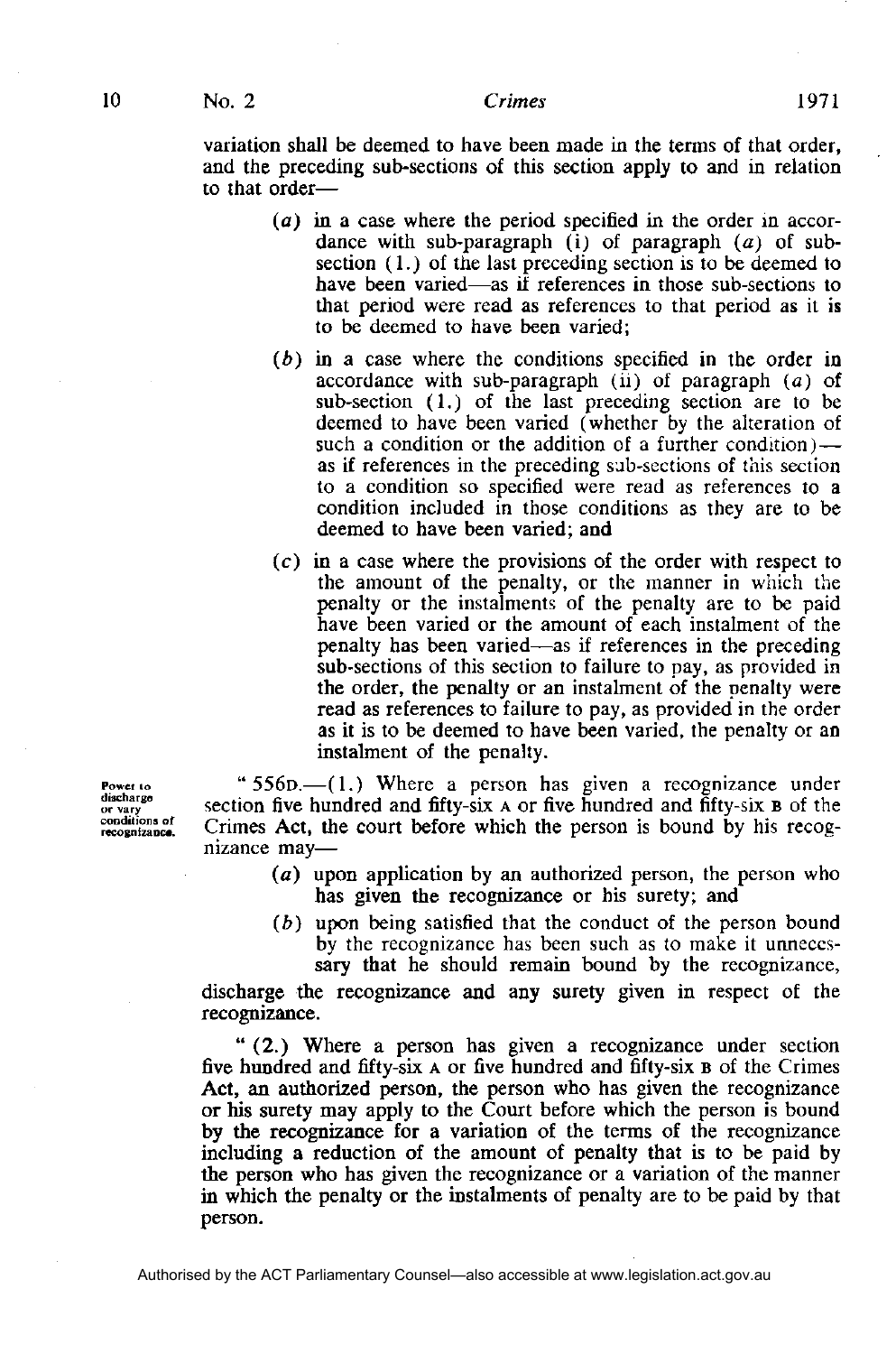rga shukar ng an piso

" (3.) Upon application being made to a Court under the last preceding sub-section, the Court may, if satisfied that notice as required by sub-section (5.) or (6.) of this section has been given and upon hearing the applicant and any person to whom notice has been so given, vary, if it thinks fit to do so, the terms of the recognizance in all or any of the following ways, that is to say, by—

*(a)* extending or reducing the duration of the recognizance;

- *(b)* altering the conditions of the recognizance;
- $(c)$  inserting additional conditions in the recognizance;
- *(d)* reducing the amount of the penalty that is to be paid by the person; and
- *(e)* altering the manner in which the penalty or the instalments of penalty are to be paid.

" (4.) A court shall not extend the duration of a recognizance given by a person under section five hundred and fifty-six **A** of this Act beyond the period of three years from the date of the order under that section discharging the person.

" (5.) Where an application is made under sub-section (1.) or (2.) of this section by an authorized person, the authorized person shall cause notice of the application and of the time and place fixed for the hearing of the application to be served on the person who has given the recognizance and, if that person has a surety in respect of the recognizance, on the surety.

" (6.) Where an application is made under sub-section (1.) or (2.) of this section by a person who has given a recognizance or by his surety, the person making the application shall cause notice of the application, and of the time and place fixed for the hearing of the application, to be served on the Deputy Crown Solicitor, Australian Capital Territory, and—

- *(a)* if the application is made by a surety—on the person who has given the recognizance; or
- $(b)$  if the application is made by the person who has given the recognizance and that person has a surety—on his surety.

" (7.) Where notice of an application is served on a surety under either of the last two preceding sub-sections, the surety may appear on the hearing or further hearing of the application and show cause before the court why he should not continue to be bound by the terms of the recognizance.

" (8.) Where a court varies the terms of a recognizance, a person who is a surety in respect of the recognizance continues to be bound by the recognizance as so varied except that—

> *(a)* if the recognizance is varied by extending its duration—he is not bound after the expiration of the period for which he had agreed to be bound when he entered into the recognizance;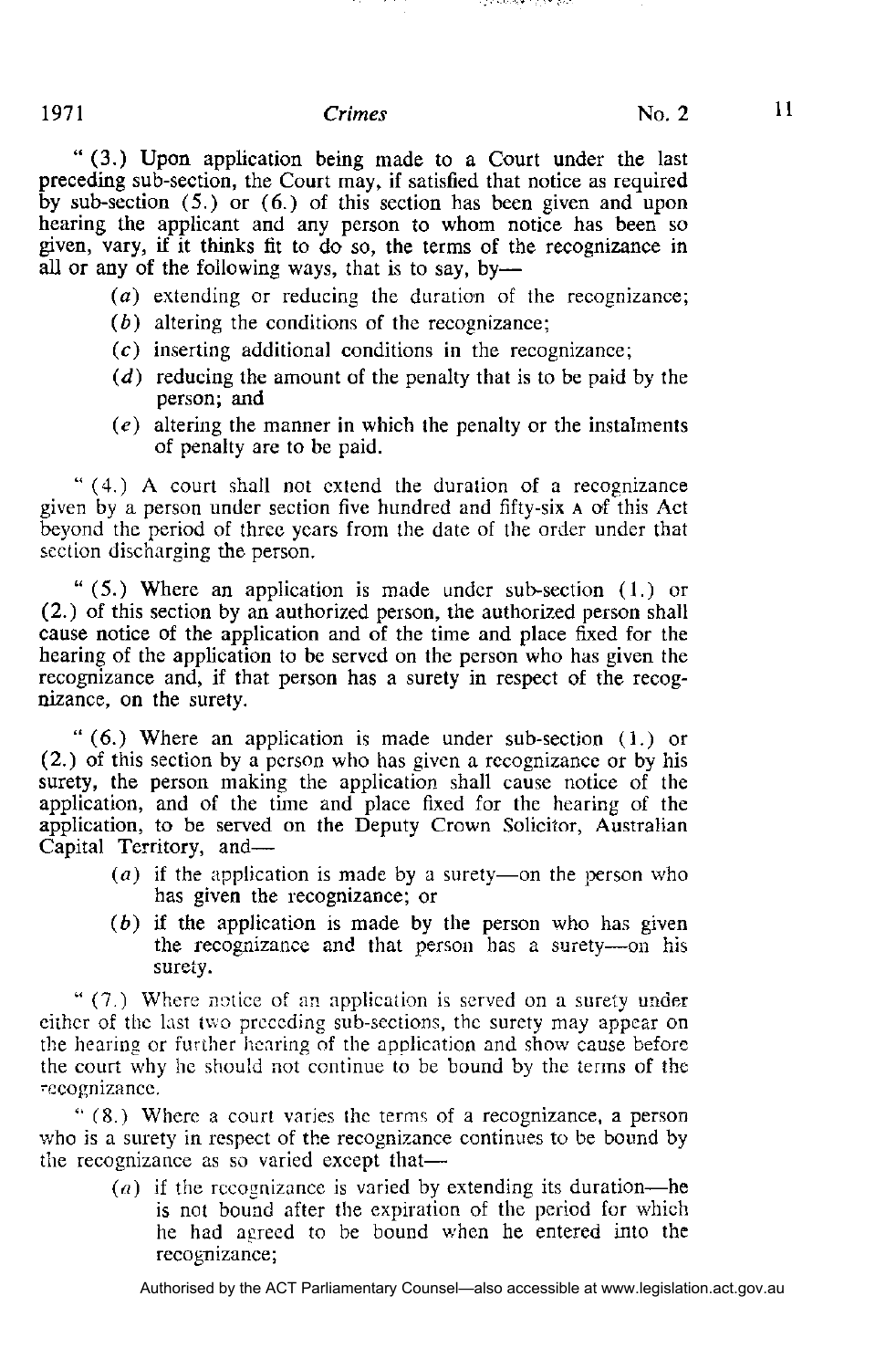$12$ 

- *(b)* if the recognizance is varied by altering a condition—he is not bound by that condition as altered; and
- $(c)$  if the recognizance is altered by the addition of a condition—he is not bound by the additional condition,

unless he agrees to be bound by the recognizance as so varied.

" (9.) Where the court varies a recognizance by altering a condition of the recognizance, the court shall direct the extent, if any, to which a surety in respect of the recognizance is to continue to be bound by the condition as it existed before the alteration and the condition as it so existed shall be deemed, after the variation of the recognizance, to bind the surety to that extent but not otherwise.

- $" (10.)$  In this section—
	- *(a)* ' authorized person' means the Attorney-General or a person appointed under section fifty-three of the *Australian Capital Territory Supreme Court Act* 1933-1968 to prosecute indictable offences triable before the Supreme Court of the Australian Capital Territory; and
	- *(b)* references to a variation of the manner in which the instalments of penalty are to be paid by a person shall be read as including references to a variation of the amount of any instalments of the penalty.

" 556**E**.—(1.) Where the Supreme Court has, under sub-section (8.) of section five hundred and fifty-six c of the Crimes Act made an order that a recognizance given by a person or by a surety for him be estreated, the order shall, upon being filed by the Registrar of that Court, be deemed to have the same effect as if the order were a judgment by the Supreme Court in favour of the Commonwealth against the person who has given the security or his surety for the amount for which the person or the surety was bound, and the like proceedings may be taken for the enforcement of the order as if it were such a judgment.

" (2.) Where the Court of Petty Sessions has under sub-section (5.) of section five hundred and fifty-six **A** of the Crimes Act or under subsection (8.) of section five hundred and fifty-six c of the Crimes Act, made an order that a recognizance given by a person or by a surety for him be estreated, the order shall, upon being filed by the Clerk of the Court of Petty Sessions, be deemed to have the same effect as if it were an order made by the Clerk of Petty Sessions on a complaint by the Commonwealth for recovery of the amount for which the person who has given the recognizance or the surety was bound, and the like proceedings may be taken for the enforcement of the order as if it were an order made on such a complaint.".

**8 .** Sections 92, 93, 404, 406, 407, 408, 409, 410, 412, 413, 415, 418, 419 and 445 of the Crimes Act cease to apply in the Territory as laws of the Territory.

Recovery of<br>amounts where recognizances estreated.

Repeal of<br>certain sections of the Crimes Act,<br>consequential<br>on the making of the<br>Evidence Ordinance 1971.